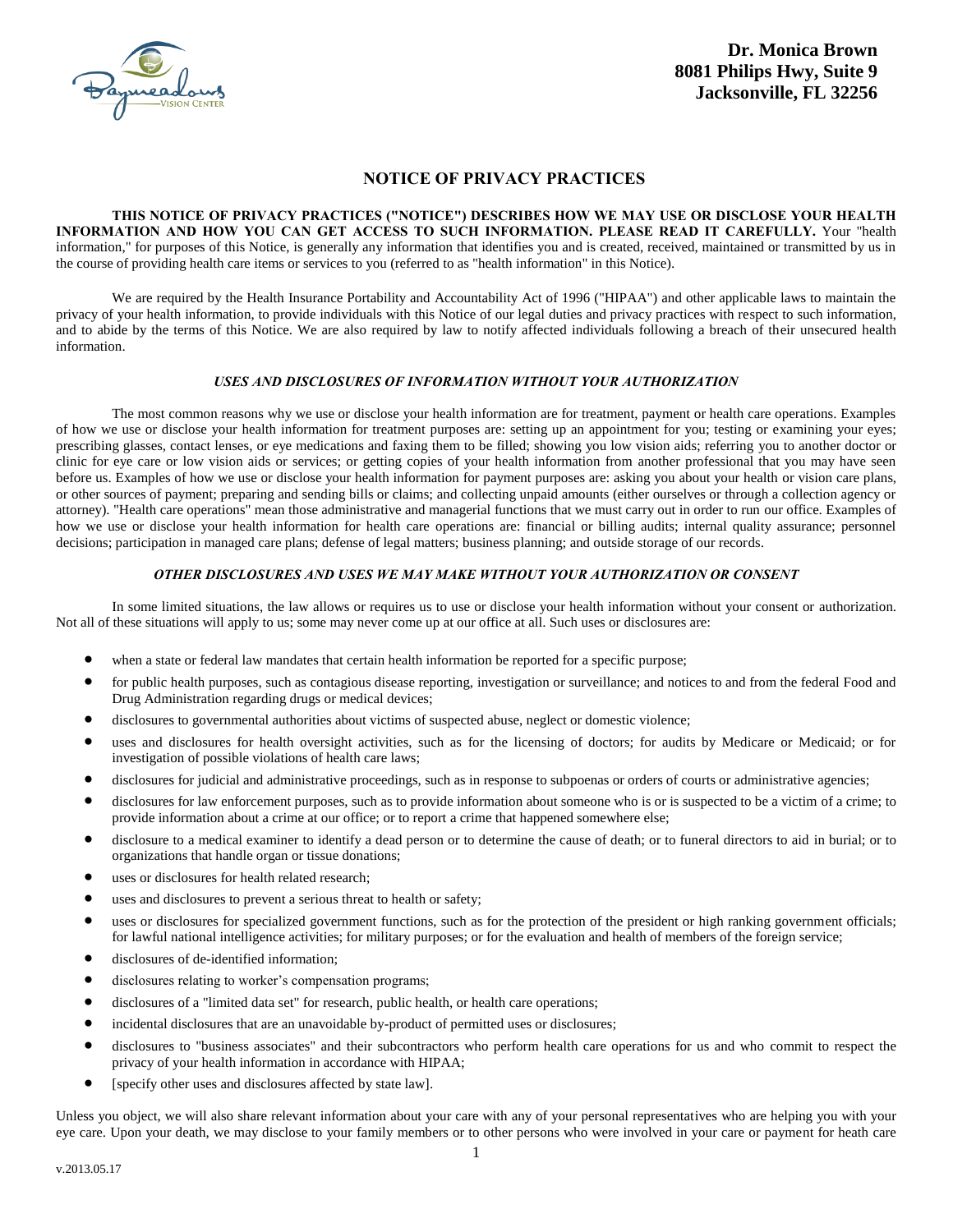prior to your death (such as your personal representative) health information relevant to their involvement in your care unless doing so is inconsistent with your preferences as expressed to us prior to your death.

## *SPECIFIC USES AND DISCLOSURES OF INFORMATION REQUIRING YOUR AUTHORIZATION*

The following are some specific uses and disclosures we may not make of your health information **without** your authorization:

**Marketing activities.** We must obtain your authorization prior to using or disclosing any of your health information for marketing purposes unless such marketing communications take the form of face-to-face communications we may make with individuals or promotional gifts of nominal value that we may provide. If such marketing involves financial payment to us from a third party your authorization must also include consent to such payment.

Sale of health information. We do not currently sell or plan to sell your health information and we must seek your authorization prior to doing so.

**Psychotherapy notes.** Although we do not create or maintain psychotherapy notes on our patients, we are required to notify you that we generally must obtain your authorization prior to using or disclosing any such notes.

### *YOUR RIGHTS TO PROVIDE AN AUTHORIZATION FOR OTHER USES AND DISCLOSURES*

- Other uses and disclosures of your health information that are not described in this Notice will be made only with your written authorization.
- You may give us written authorization permitting us to use your health information or to disclose it to anyone for any purpose.
- We will obtain your written authorization for uses and disclosures of your health information that are not identified in this Notice or are not otherwise permitted by applicable law.
- We must agree to your request to restrict disclosure of your health information to a health plan if the disclosure is for the purpose of carrying out payment or health care operations and is not otherwise required by law and such information pertains solely to a health care item or service for which you have paid in full (or for which another person other than the health plan has paid in full on your behalf).

Any authorization you provide to us regarding the use and disclosure of your health information may be revoked by you in writing at any time. After you revoke your authorization, we will no longer use or disclose your health information for the reasons described in the authorization. However, we are generally unable to retract any disclosures that we may have already made with your authorization. We may also be required to disclose health information as necessary for purposes of payment for services received by you prior to the date you revoked your authorization.

### *YOUR INDIVIDUAL RIGHTS*

You have many rights concerning the confidentiality of your health information. You have the right:

- **To request restrictions on the health information we may use and disclose for treatment, payment and health care operations.** We are not required to agree to these requests. To request restrictions, please send a written request to us at the address below.
- **To receive confidential communications of health information about you in any manner other than described in our authorization request form**. You must make such requests in writing to the address below. However, we reserve the right to determine if we will be able to continue your treatment under such restrictive authorizations.
- **To inspect or copy your health information.** You must make such requests in writing to the address below. If you request a copy of your health information we may charge you a fee for the cost of copying, mailing or other supplies. In certain circumstances we may deny your request to inspect or copy your health information, subject to applicable law.
- **To amend health information.** If you feel that health information we have about you is incorrect or incomplete, you may ask us to amend the information. To request an amendment, you must write to us at the address below. You must also give us a reason to support your request. We may deny your request to amend your health information if it is not in writing or does not provide a reason to support your request. We may also deny your request if the health information:
	- o was not created by us, unless the person that created the information is no longer available to make the amendment,
	- o is not part of the health information kept by or for us,